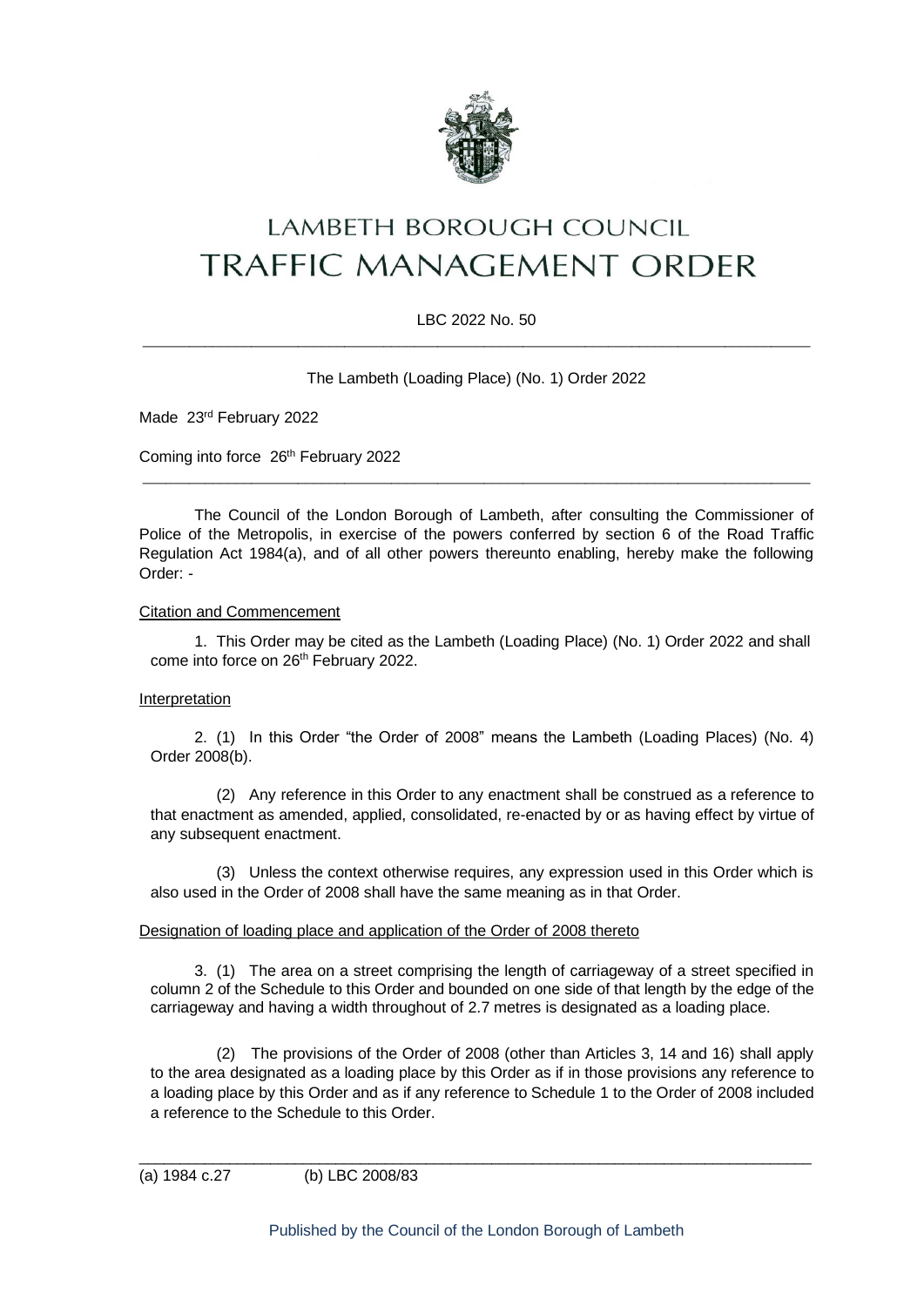# Placing of traffic signs

4. The Council shall place and maintain traffic signs indicating the limits of the loading place designated by this Order and that such loading place may only be used during the permitted hours for the leaving of the vehicles referred to in Article 4 of the Order of 2008, subject to Articles 5 and 6 of that Order.

Dated this twenty-third day of February 2022.

Ben Stevens Highway Network Manager